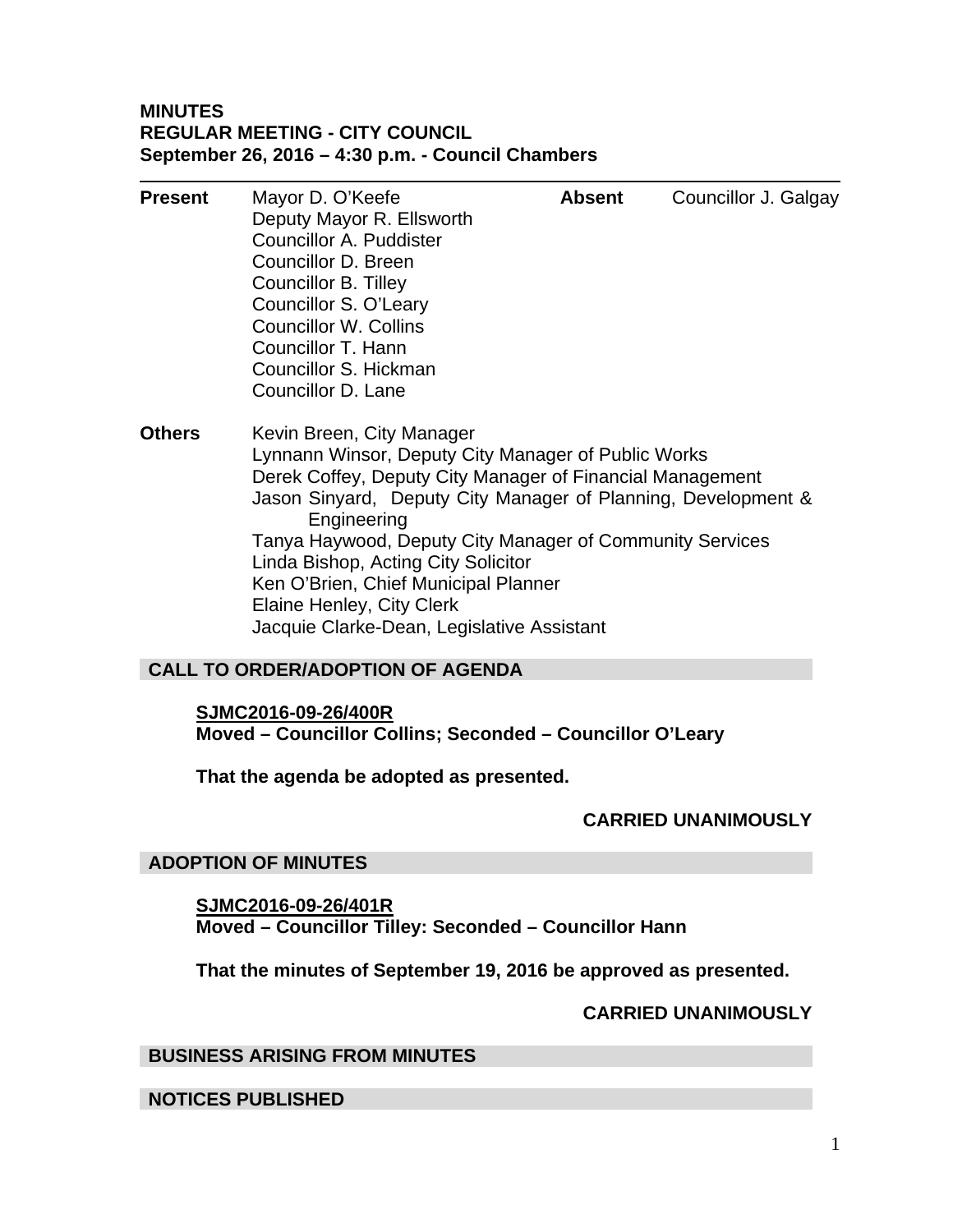# **PUBLIC HEARINGS**

## **COMMITTEE REPORTS**

## **Development Committee Report – September 20, 2016**

Council considered the above noted report.

## **SJMC2016-09-26/402R Moved – Councillor Puddister; Seconded – Councillor Lane**

 **That the report be adopted as presented.** 

# **CARRIED UNANIMOUSLY**

## **Planning & Development Committee Report – September 20, 2016**

Council considered the above noted report.

# **SJMC2016-09-26/403R**

 **Moved – Councillor Puddiser; Seconded – Councillor Tilley** 

**That the report be adopted, with the following modifications.** 

# **a, 650 Fowler's Road rezoning for an industrial park (Ward 5) (12:30 pm)**

**To process the rezoning of 650 Fowler's Road to the Industrial General (IG) Zone and approve the draft Terms of Reference. Upon submission of a satisfactory Land Use Assessment Report, the application would be advertised. At a later stage, a public hearing chaired by an independent Commissioner would be required, as this application requires an amendment to both the St. John's Urban Region Regioanl Plan and the St. John 's Municipal Plan. The cost of road upgrades and servicing is to be borne by the developer.** 

# **b. 79 Old Petty Harbour Road rezoning for 5 townhouses (Ward 5)**

**To process the application to rezone 79 Old Petty Harbour Road form Residential Low Density (R1) Zone to Residential Medium Density (R2) Zone. Further, staff recommended referral to a public meeting chaired by a member of Council. After this, the rezoning would be referred to a regular meeting of Council for consideration of adoption.**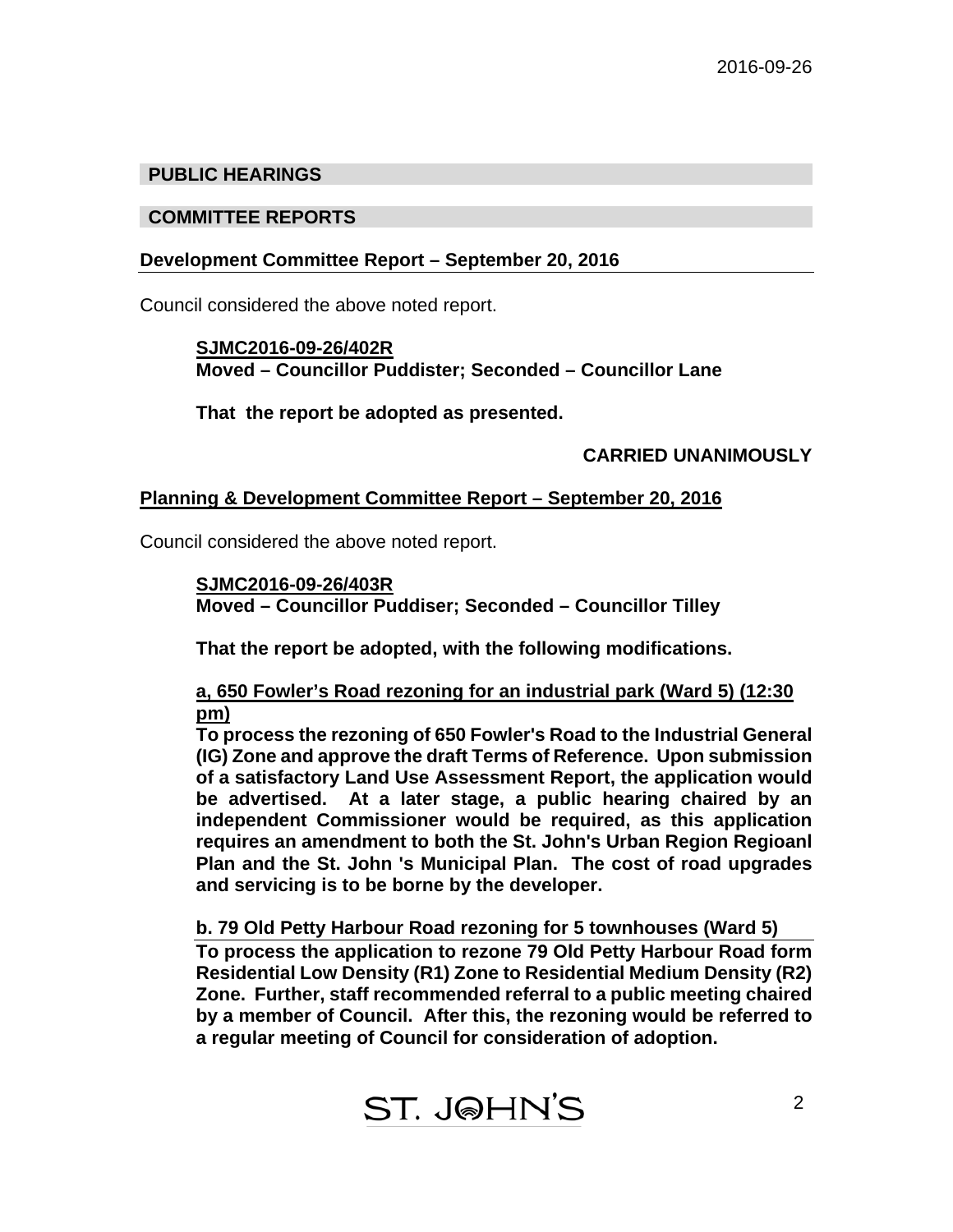## **c. 21 Holloway Street – REZ1600011**

**To process the application to rezone 21 Holloway Street from Residential Downtown (RD) Zone to the Apartment Downtown (AD) Zone. Further, that the application be publicly advertised and referred to a public meeting chaired by a member of Council.** 

## **CARRIED UNANIMOUSLY**

## **DEVELOPMENT PERMITS LIST**  *[Link to List](#page-7-0)*

Council considered as information the above noted for the period September 15, 2016 to September 21, 2016

# **BUILDING PERMITS LIST**

### *[Link to List](#page-8-0)*

Council considered the Building Permits list for September 26, 2016.

## **SJMC2016-09-26/404R**

**Moved – Deputy Mayor Ellsworth; Seconded – Councillor Hann** 

**That the building permits list dated September 26, 2016 be approved as presented.** 

## **CARRIED UNANIMOUSLY**

## **REQUISITIONS, PAYROLLS AND ACCOUNTS**  *[Link to Memo](#page-12-0)*

Council considered the requisitions, payrolls and accounts for the week ending September 21, 2016.

**SJMC2016-09-26/405R Moved – Deputy Mayor Ellsworth; Seconded – Councillor Hann** 

**That the requisitions, payrolls and accounts for the week ending September 21, 2016 be approved as presented.** 

 **CARRIED UNANIMOUSLY**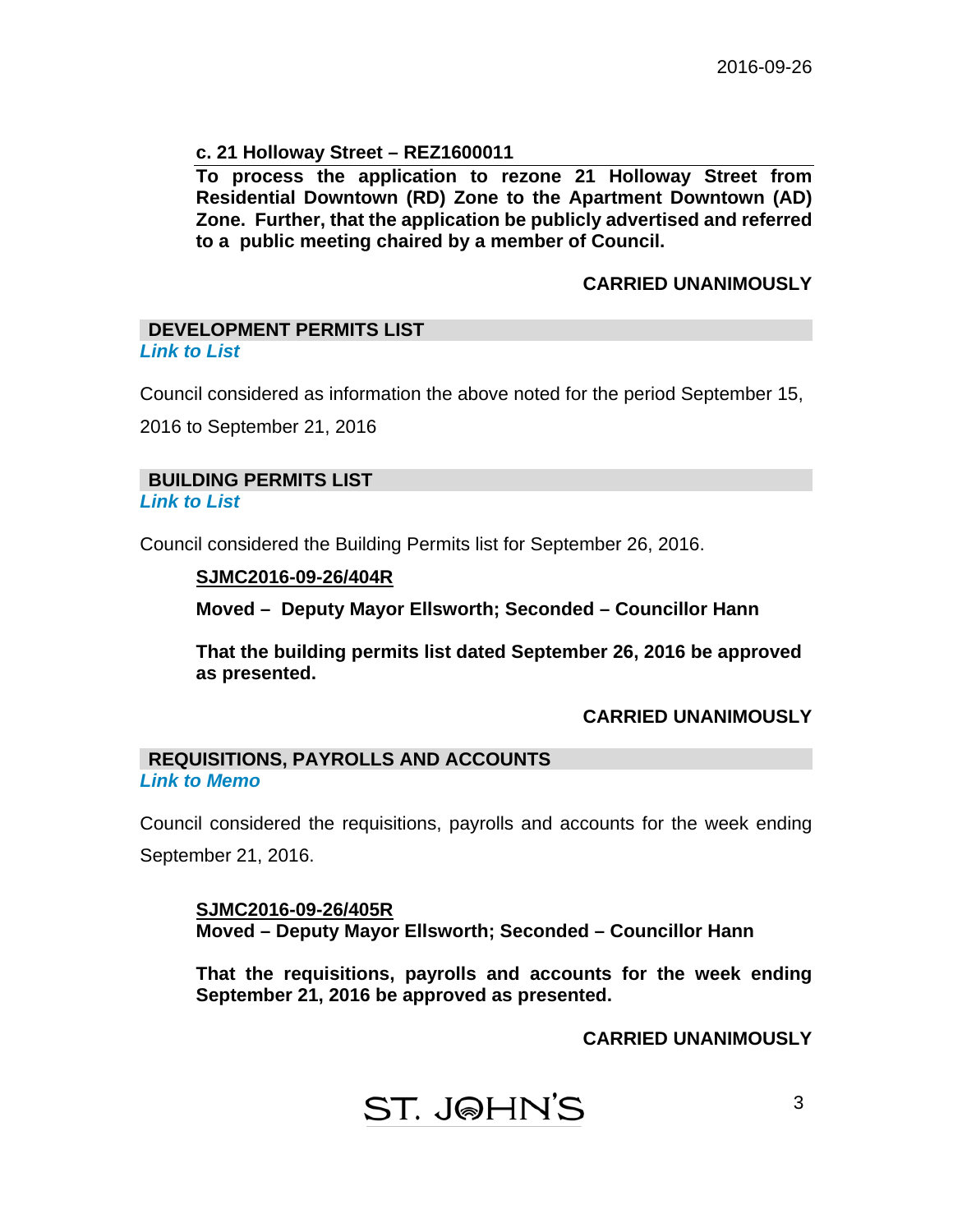## **TENDERS/RFPs**

Council considered the following Tender:

 **Council Approval for Contract Award Without Tender Invitiation – Evoqua Water Technologies – Replacement of 540 Membrane Modules – Windsor Lake Water Treatment Plant**

**SJMC2016-09-26/406R Moved – Deputy Mayor Ellsworth; Seconded – Councillor Hann**

**That the Contract noted above be awarded to Evoqua Water Technologies for the replacement of 540 Membrane Modules at the Windsor Lake Water Treatment Plant as recommended. Taxes are not included in the quoted price.** 

 **CARRIED UNANIMOUSLY** 

## **NOTICE OF MOTION/PETITIONS AND RESOLUTIONS**

### **RESOLUTION Plastic Shopping Bag Ban – Councillor Sheilagh O'Leary**

Pursuant to the notice of motion given on September 19, 2016 The following motion was put forward:

**SJMC2016-09-26/407R Moved – Councillor O'Leary; Seconded – Councillor Breen** 

**That the City of St. John's write a letter to the Province supporting the Resolution passed by MNL in 2015 as well as the Board of Directors leadership on its letter to the Province dated September 12th, 2016.**

### **CARRIED UNANIMOUSLY**

**Decision/Direction Note dated September 12, 2016 re: Amendment to Freedom of Information By-Law** 

Council considered the above-noted Decision Note.

**SJMC2016-09-26/408R Moved – Deputy Mayor Ellsworth; Seconded – Councillor Hann** 

**ST. J@HN'S**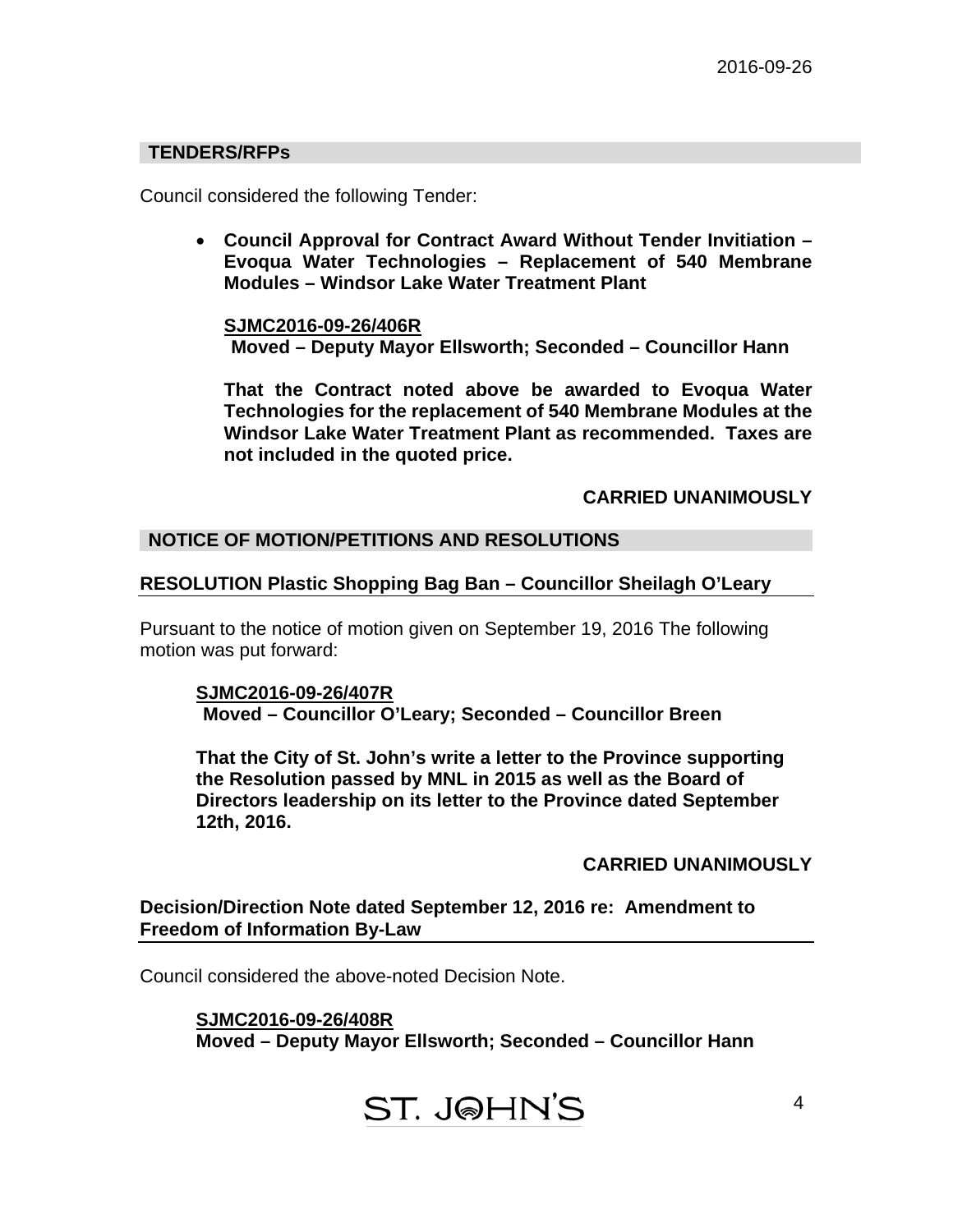# **That the Freedom of Information By-Law be amended as tabled.**

# **CARRIED UNANIMOUSLY**

# **Notice of Motion – Remove Restrictions in Bicycle Lanes – Councillor Art Puddister**

Councillor Puddister advised that at the next Regular meeting of Council, he will introduce the following motion:

**TAKE NOTICE** that at the next Regular Meeting of Council, I will move a motion to remove parking restrictions in bicycle lanes as at November 1, 2016.

# **OTHER BUSINESS**

## **Decision/Direction Note dated September 22, 2016 re: Reply to Climate Change Consultations**

Council considered the above-noted Decision Note.

**SJMC2016-09-26/409R Moved – Councillor O'Leary; Seconded – Councillor Breen** 

**That Council concur with the submission prepared by staff in relation to the Province's proposed Climate Change Strategy.** 

# **CARRIED UNANIMOUSLY**

# **Decision/Direction Note dated September 14, 2016 re: Expropriation of Scouts Place**

Council considered the above noted Decision Note.

# **SJMC2016-09-26/410R**

**Moved – Councillor Puddister; Seconded – Councillor Collins** 

**That the City's land at Scout's Place be expropriated in order to perfect title.**

**CARRIED UNANIMOUSLY** 

**ST. J@HN'S**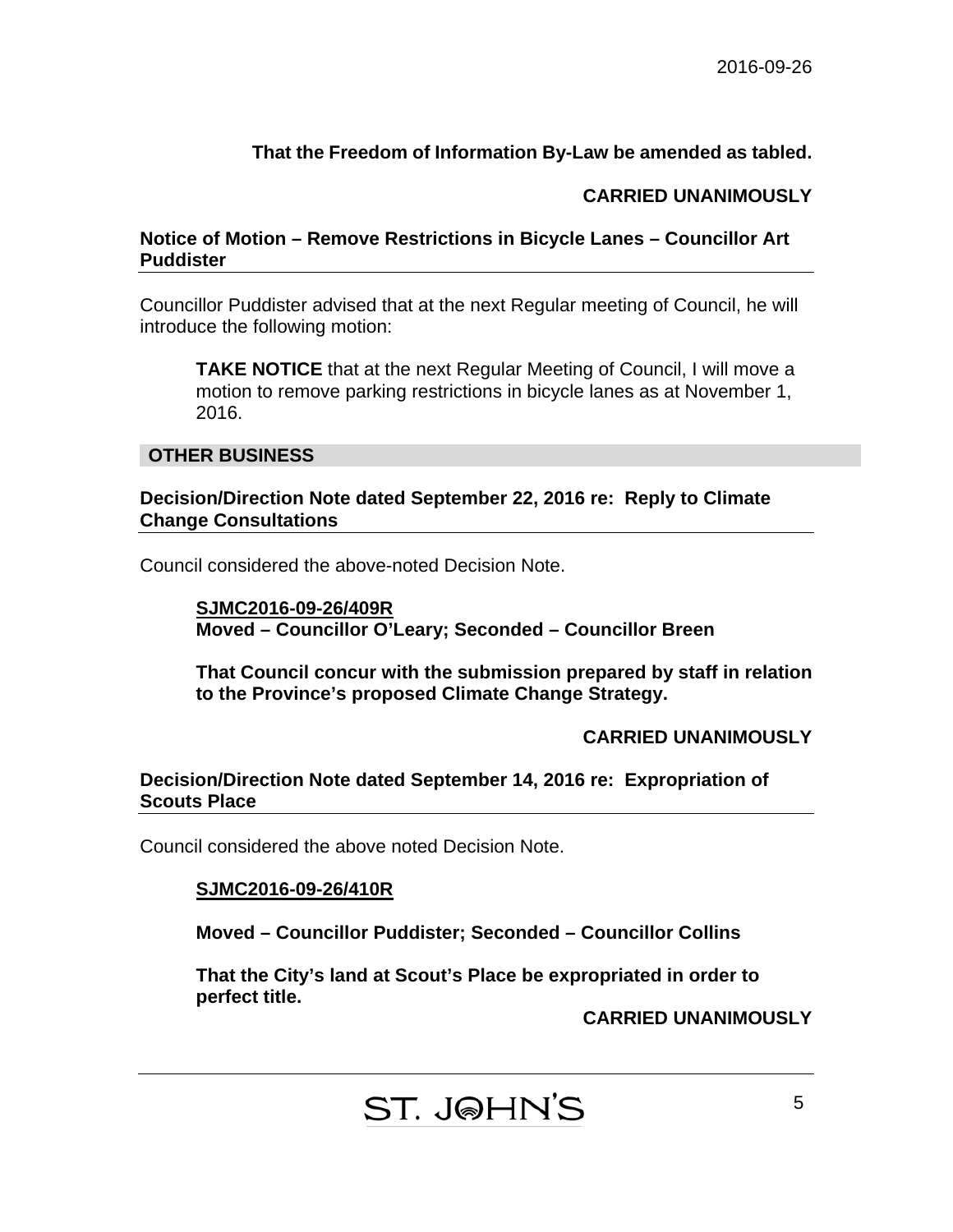# **Decision/Direction Note dated September 14, 2016 re: Kelsey Drive Extension – PVR Chamber**

Council considered the above-noted Decision Note.

## **SJMC2016-09-26/411R Moved – Deputy Mayor Ellsworth; Seconded – Councillor Hann**

**That the City expropriate two (2) parcels of land on Kelsey Drive Extension as recommended.** 

**CARRIED UNANIMOUSLY** 

## **Ward Boundaries (2016) By-Law**

Council considered the above noted.

**SJMC2016-09-26/412R Moved – Councillor Hann; Seconded – Deputy Mayor Ellsworth** 

**That, in order to ensure a more equitable distribution of constituents, the Ward Boundaries (2016) By-Law be approved, as presented.** 

**CARRIED UNANIMOUSLY** 

**Decision/Direction Note dated September 15, 2016 re: Canada 150 – New Year's Eve Celebrations 2016** 

Council considered the above-noted Decision Note.

**SJMC2016-09-26/413R Moved – Deputy Mayor Ellsworth; Seconded – Councillor Hann** 

**That Council accept the proposal by SOK Associates (staged show at New Gower Street, fronting City Hall featuring local entertainment and a pyrotechnical show at midnight) as outlined in Option 2 with the City also holding a New Year's Eve family skate on the Loop on December 31st as well as a family friendly fireworks display on January 1st at 8 pm at Quidi Vidi Lake.** 

**CARRIED UNANIMOUSLY**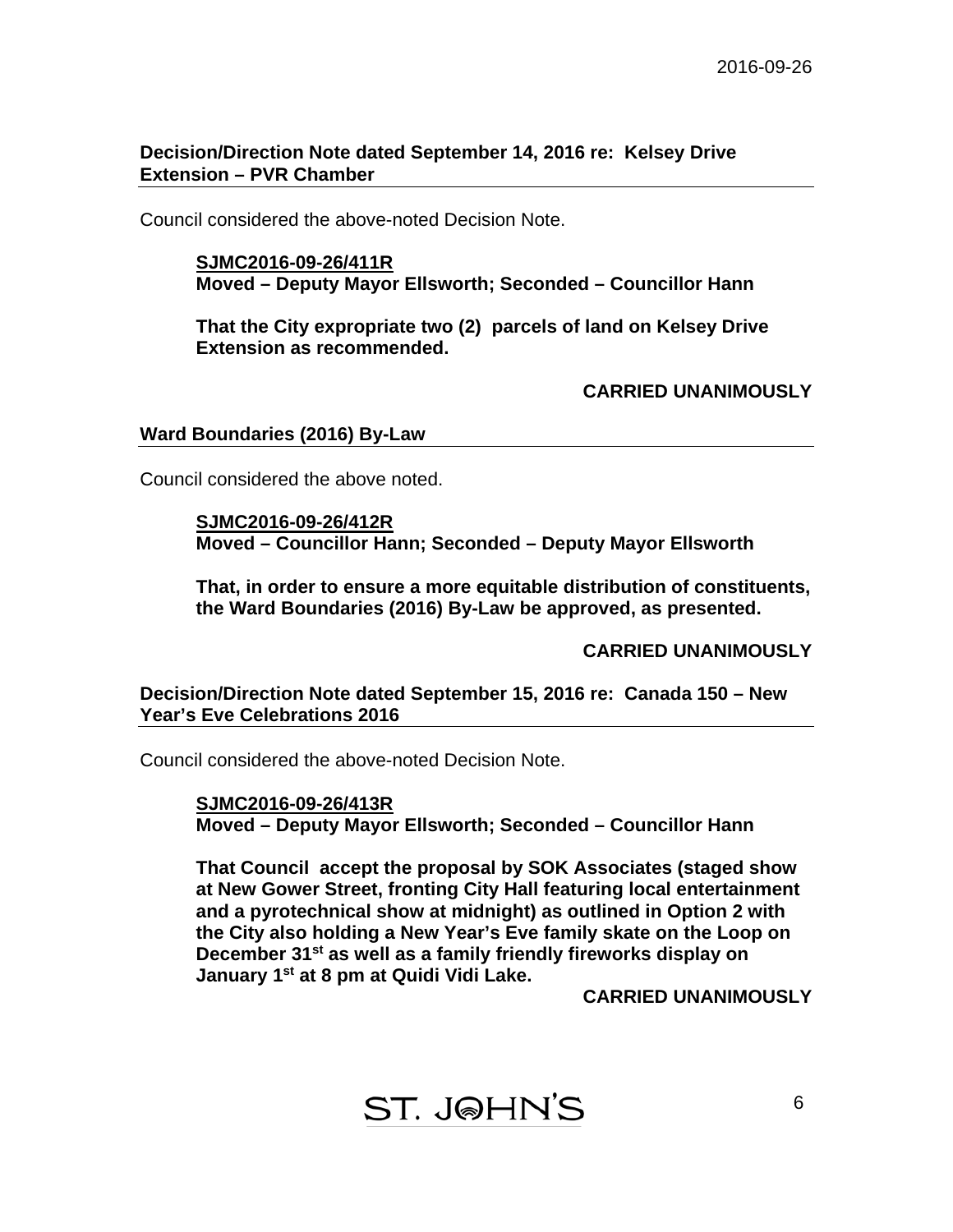# **Councillor Collins**

• Suggested staff to have an celebration to commemorate the revitalization of Chafe's Lane Park

## **Councillor Puddister**

- Asked staff to arrange public notification regarding ward boundary changes
- Requested Council's consideration of a contribution for the MNL Convention being held in St.John's on October 7-10, 2016

# **SJMC2016-09-26/414R**

**Moved – Deputy Mayor Ellsworth; Seconded – Councillor Hann That Council contribute \$7,500 to Municipalities Newfoundland & Labrador for the 2016 MNL Convention being hosted in St. John's on October 8th weekend.** 

# **CARRIED UNANIMOUSLY**

\_\_\_\_\_\_\_\_\_\_\_\_\_\_\_\_\_\_\_\_\_\_\_\_

\_\_\_\_\_\_\_\_\_\_\_\_\_\_\_\_\_\_\_\_\_\_\_\_

# **Deputy Mayor Ron Ellsworth**

 Asked the Legal Department to remove reference to lift station in Decision/Direction Note dated September 14, 2016 re: Kelsey Drive Extention – PVR Chamber

## **ADJOURNMENT**

There being no further business, the meeting adjourned at 5:46 p.m.

**MAYOR** 

**CITY CLERK** 

**ST. J@HN'S**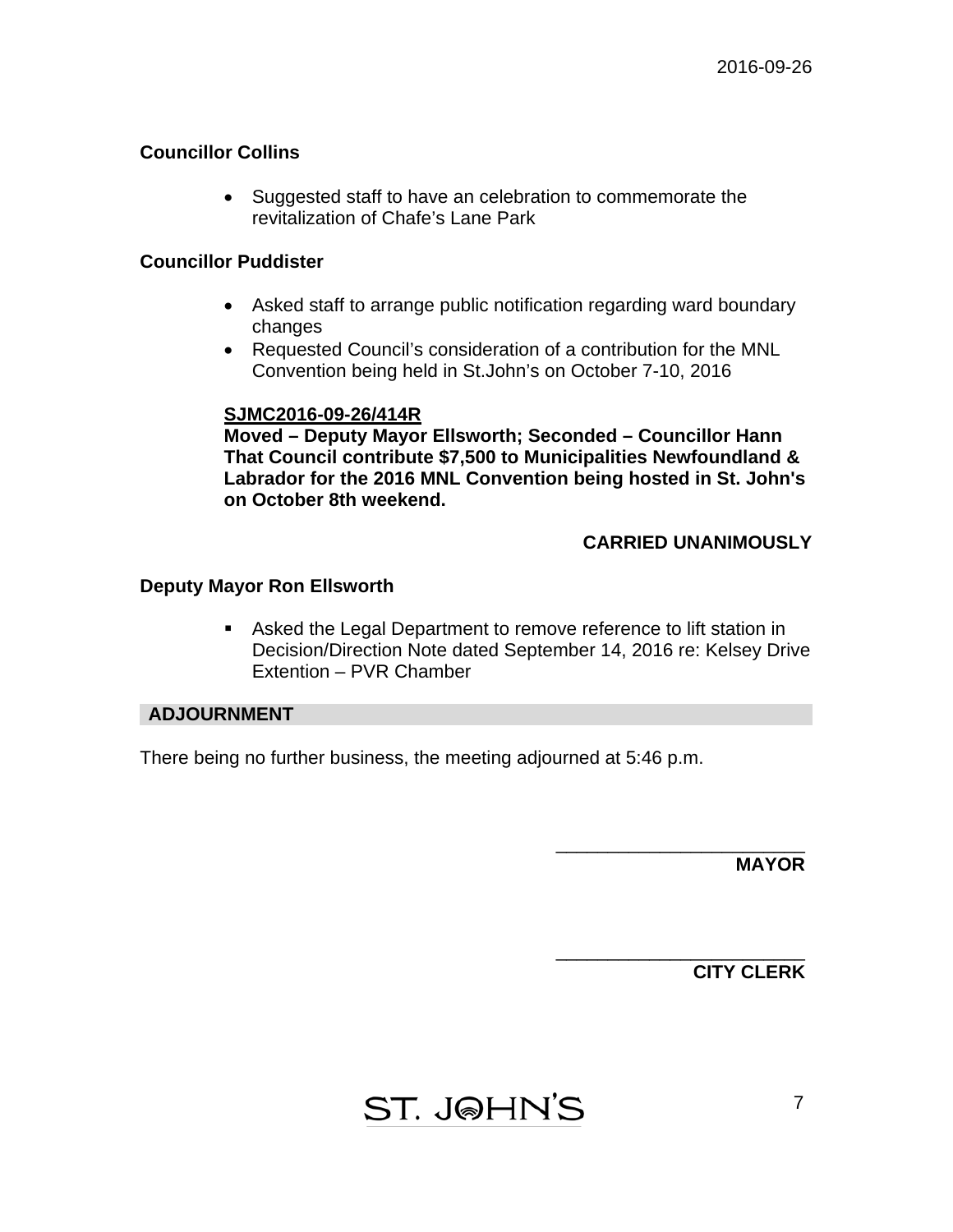## **DEVELOPMENT PERMITS LIST DEPARTMENT OF PLANNING, DEVELOPMENT AND ENGINEERING FOR THE PERIOD OF September 15, 2016 TO September 21, 2016**

<span id="page-7-0"></span>

| Code                                                                                                                                                                                                                                                                                                                                                                                   | Applicant                              | Application                                                     | Location           | Ward                                                                                                           | <b>Development</b><br>Officer's Decision                                            | Date           |
|----------------------------------------------------------------------------------------------------------------------------------------------------------------------------------------------------------------------------------------------------------------------------------------------------------------------------------------------------------------------------------------|----------------------------------------|-----------------------------------------------------------------|--------------------|----------------------------------------------------------------------------------------------------------------|-------------------------------------------------------------------------------------|----------------|
| <b>RES</b>                                                                                                                                                                                                                                                                                                                                                                             |                                        | Home Office for<br><b>Mobile Fitness</b><br><b>Business</b>     | 16 Fogwill Place   | 1                                                                                                              | Approved                                                                            | 16-09-15       |
| <b>RES</b>                                                                                                                                                                                                                                                                                                                                                                             |                                        | French Drain in Rear<br>Yard                                    | 8 Burdell Place    | 3                                                                                                              | <b>Approved</b>                                                                     | 16-09-16       |
| <b>RES</b>                                                                                                                                                                                                                                                                                                                                                                             |                                        | <b>Proposed Third</b><br>Dwelling Unit in<br>Townhouse          | 2 Gilbert Street   | $\overline{2}$                                                                                                 | Rejected -<br>Contrary to<br>Section 7.10,<br>Council also not<br>processing Infill | 16-09-16       |
|                                                                                                                                                                                                                                                                                                                                                                                        | Rogers<br>Communication<br>S           | Site Development for<br>approved<br>Telecommunications<br>Tower | 42 Sugarloaf Place | 1                                                                                                              | Approved                                                                            | 16-09-20       |
| <b>RES</b>                                                                                                                                                                                                                                                                                                                                                                             |                                        |                                                                 |                    |                                                                                                                | of Capproved                                                                        | $16 - 09 - 22$ |
|                                                                                                                                                                                                                                                                                                                                                                                        |                                        |                                                                 |                    |                                                                                                                |                                                                                     |                |
|                                                                                                                                                                                                                                                                                                                                                                                        |                                        |                                                                 |                    |                                                                                                                |                                                                                     |                |
|                                                                                                                                                                                                                                                                                                                                                                                        |                                        |                                                                 |                    |                                                                                                                |                                                                                     |                |
|                                                                                                                                                                                                                                                                                                                                                                                        |                                        |                                                                 |                    |                                                                                                                |                                                                                     |                |
|                                                                                                                                                                                                                                                                                                                                                                                        |                                        |                                                                 |                    |                                                                                                                |                                                                                     |                |
| Constitutional of Minutes of September 1<br>$\star$<br><b>Code Classification:</b><br><b>RES</b><br>- Residential<br><b>COM</b><br>- Commercial<br>AG<br>- Agriculture<br><b>OT</b><br>- Other<br>This list is issued for information probases only. Applicants have been advised in<br>writing of the Development Offtor's decision and of their right to appeal any decision<br>$**$ |                                        |                                                                 |                    | <b>Gerard Doran</b><br><b>Development Supervisor</b><br><b>Development Division -</b><br><b>PDE Department</b> |                                                                                     |                |
|                                                                                                                                                                                                                                                                                                                                                                                        | to the St. John's Local Board Pappeal. |                                                                 |                    |                                                                                                                |                                                                                     |                |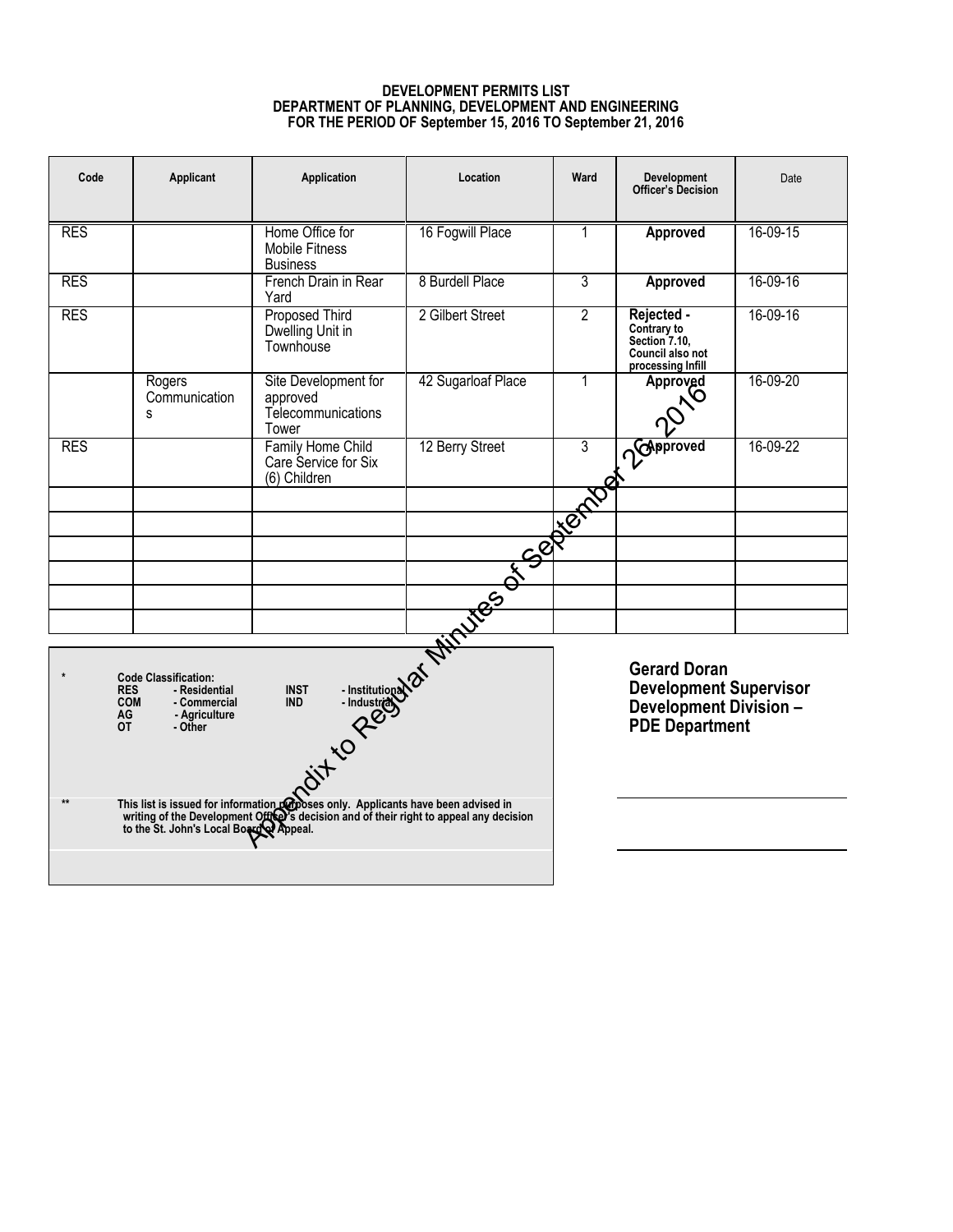# <span id="page-8-0"></span>**Building Permits List Council's September 26, 2016 Regular Meeting**

Permits Issued: 2016/09/15 To 2016/09/21

**Class: Commercial**

202 Water St/2nd Fl. Kmd Spa Co Clinic<br>57 Blackmarsh Rd Ms Place Of Assembly 57 Blackmarsh Rd Ms Place Of Assembly 44 Crosbie Rd Ms Retail Store 84-86 Elizabeth Ave Ms Service Shop 84-86 Elizabeth Ave Ms Retail Store 391-395 Empire Ave Ms Service Shop 324 Frecker Dr Ms Convenience Store 12 Gleneyre St Ms Clinic 16-72 Hamlyn Road Sn Retail Store 14 Hebron Way Michael Ms Restaurant 14 Hebron Way Michael Ms Restaurant 5 Hebron Way, Ultramar Ms Retail Store 25 Hebron Way Michael Michael Michael Michael Michael Michael Michael Michael Michael Michael Michael Michael 189 Higgins Line Ms Office 61 James Lane Ms Ms Warehouse 50 Kelsey Dr Ms Retail Store 58 Kenmount Rd Ms Office 274 Kenmount Rd  $MS$  Ms Retail  $\alpha$  ore 85-95 Kenmount Rd Ms Ms Car Soles Lot 193 Kenmount Rd Ms Retail Store 409 Kenmount Rd  $\epsilon$  Ms  $\epsilon$ ar Sales Lot 515 Kenmount Rd  $MS_{\bullet}Q$ Car Sales Lot 65 Kiwanis St Ms Museum Manus Retail Store 90 Logy Bay Rd  $\mathcal{N}$  Club 101 Macdonald Dr Ms Place Of Amusement 355 Main Rd. Shamrock City  $\bigwedge$  Ms Tavern 355 Main Rd.Shamrock City  $\mathbf{W}$  Ms Service Shop 355-367 Main Rd  $\bullet$  Ms Retail Store 10 Messenger Dr  $\mathcal{O}$  Ms Retail Store 6 Mullaly St  $\sum$  Ms Warehouse 119 New Cove Rd  $\star$   $\bullet$  Ms Clinic 60 O'leary Ave (1) Ms Retail Store 20 Peet St  $\mathbb{N}'$  Ms Car Sales Lot 279 Portugal Co $\boldsymbol{\mu}$ Rd Ms Clinic 283 Portugal **Cove** Rd Ms Retail Store 35 Ridge Rd  $\mathbb{O}^{\times}$  Ms Club 46-50 Robin Hood Bay Rd Ms Industrial Use 46-50 Robin Hood Bay Rd Ms Industrial Use 20 Ropewalk Lane Ms Retail Store 38-42 Ropewalk Lane Ms Ms Day Care Centre 10 Stavanger Dr Ms Retail Store 16 Stavanger Dr Ms Restaurant 410 Stavanger Dr Ms Retail Store 13 Stavanger Dr Ms Restaurant 415 Stavanger Dr Ms Restaurant Horburn Rd Ms Convenience Store 446 Topsail Rd Ms Service Station 462 Topsail Rd Ms Convenience Store 681 Topsail Rd Ms Place Of Amusement 10 Elizabeth Ave Ms Office 120 Torbay Rd<br>192-194 Torbay Rd<br>Ms Eating Ms Eating Establishment 320 Torbay Rd Ms Club 370 Torbay Rd Ms Office and the contract of the contract of the contract of the contract of the contract of the contract of the contra<br>Ms Retail Store Regular Minutes of Minutes of Minutes of Minutes of Minutes of Minutes of September 26, 2016<br>
Minutes of September 26, 2016<br>
The Minutes of September 26, 2016<br>
The Minutes of September 26, 2016<br>
The Minutes of September 26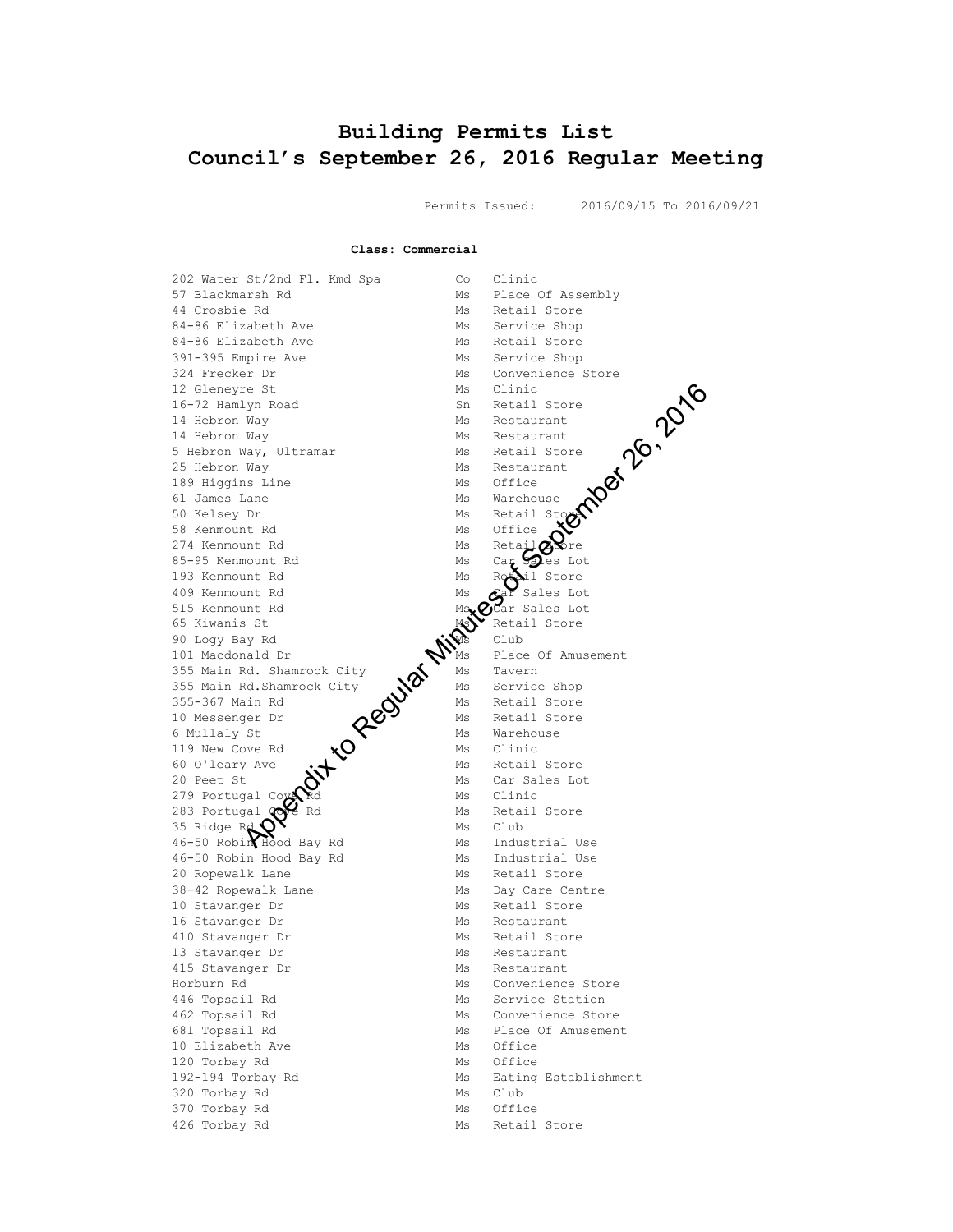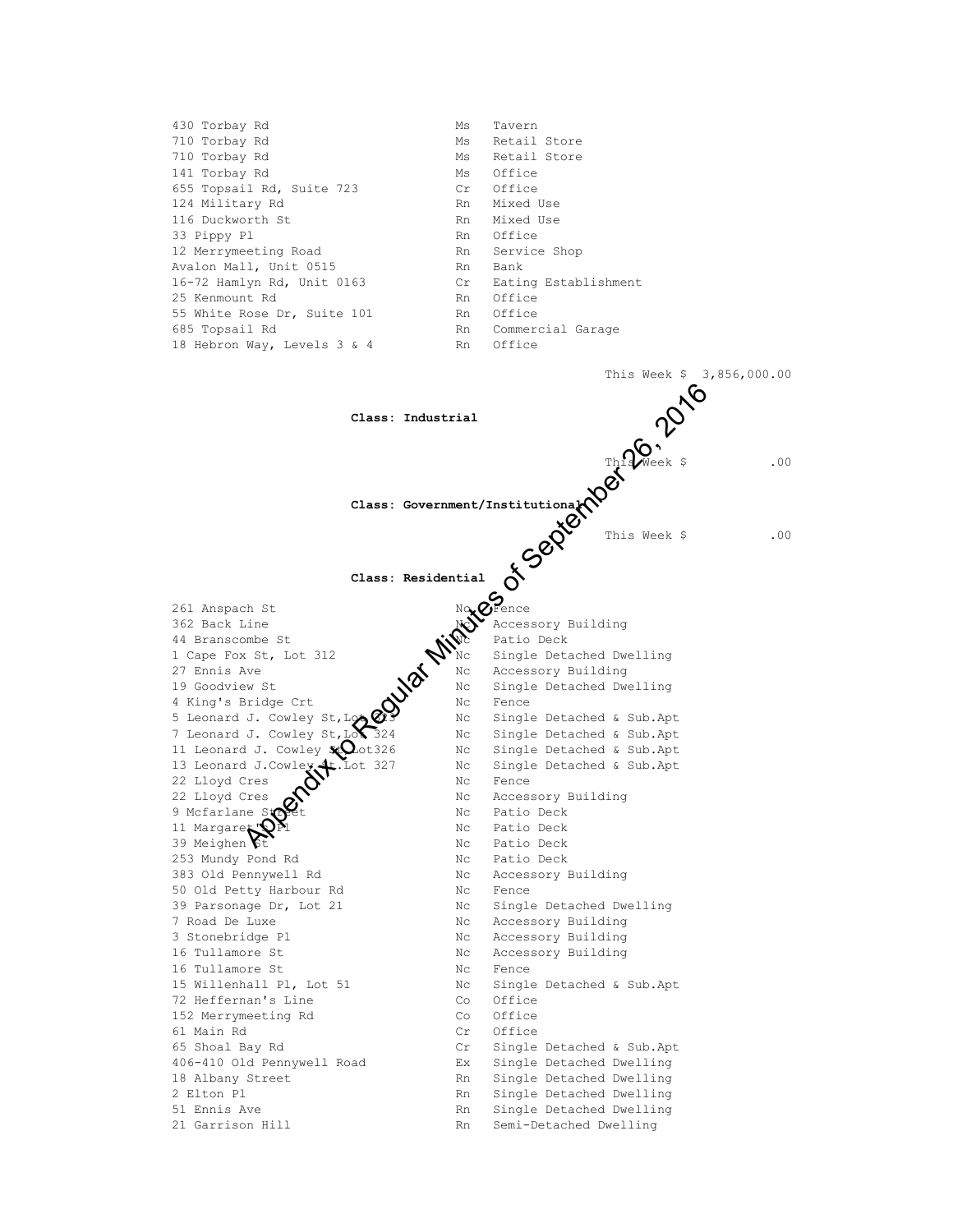| 14 Hamlet St        | Rn |                             | Single Detached Dwelling  |
|---------------------|----|-----------------------------|---------------------------|
| 3 Henry Larsen St   | Rn |                             | Single Detached & Sub.Apt |
| 35 Parliament St    | Rn | Single Detached Dwelling    |                           |
| 163 Topsail Road    |    | Rn Single Detached Dwelling |                           |
| 3 Vaughan Pl        | Rn |                             | Single Detached Dwelling  |
| 116 Moss Heather Dr | Sw | Single Detached Dwelling    |                           |
| \0 Skanes Ave       | Sw |                             | Single Detached Dwelling  |
|                     |    |                             |                           |

This Week \$ 1,872,379.00

#### **Class: Demolition**

|                              | 2015                                                                                                                                       | 2016                                        | % VARIAN |
|------------------------------|--------------------------------------------------------------------------------------------------------------------------------------------|---------------------------------------------|----------|
|                              |                                                                                                                                            |                                             |          |
| <b>ROTAL</b>                 |                                                                                                                                            | September 22, 2016                          |          |
|                              | YEAR TO DATE COMPARISONS                                                                                                                   |                                             |          |
| Q                            |                                                                                                                                            |                                             |          |
| $Q^{k}$                      |                                                                                                                                            |                                             |          |
| Rn                           | rations                                                                                                                                    |                                             |          |
| Nc<br>$\mathbb{O}\mathsf{C}$ | New Construction<br>Occupant Change                                                                                                        | Cc Chimney Construction<br>Demolition<br>Dm |          |
|                              |                                                                                                                                            |                                             |          |
|                              |                                                                                                                                            |                                             |          |
|                              |                                                                                                                                            |                                             |          |
|                              |                                                                                                                                            |                                             |          |
|                              |                                                                                                                                            |                                             |          |
|                              |                                                                                                                                            |                                             |          |
|                              | This Week's Tomas (2016/09/08 To 2020)<br>Repair Permits Issued: 2016/09/08 To 2020<br>Legend<br>Co Change of 2020<br>Ex Exter<br>Fx Exter |                                             |          |
|                              |                                                                                                                                            |                                             |          |
|                              |                                                                                                                                            |                                             |          |
|                              |                                                                                                                                            |                                             |          |
| 191 Waterford Bridge Rd      | Dm                                                                                                                                         | Single Detached & Sub.Apt                   |          |
| 27 Edinburgh St              | Dm                                                                                                                                         | Single Detached Dwelling                    |          |

| YEAR TO DATE COMPARISONS              |                    |                  |                      |  |  |  |
|---------------------------------------|--------------------|------------------|----------------------|--|--|--|
| oent<br>September 22, 2016            |                    |                  |                      |  |  |  |
|                                       |                    |                  |                      |  |  |  |
| TYPE                                  | 2015               | 2016             | $%$ VARIANCE $(+/-)$ |  |  |  |
| Commercial                            | \$113, 253, 000.00 | \$103,377,000.00 | $-9$                 |  |  |  |
| Industrial                            | \$0.00             | \$0.00           | $\Omega$             |  |  |  |
| Government/Institutional              | \$14,950,000.00    | \$6,000,000.00   | $-60$                |  |  |  |
| Residential                           | \$63,636,000.00    | \$55,183,000.00  | $-13$                |  |  |  |
| Repairs                               | \$3,235,000.00     | \$3,577,000.00   | 11                   |  |  |  |
| Housing Units (1 & 2 Family Dwelling) | 165                | 176              | 7                    |  |  |  |
| TOTAL                                 | \$195,074,000.00   | \$168,137,000.00 | $-14$                |  |  |  |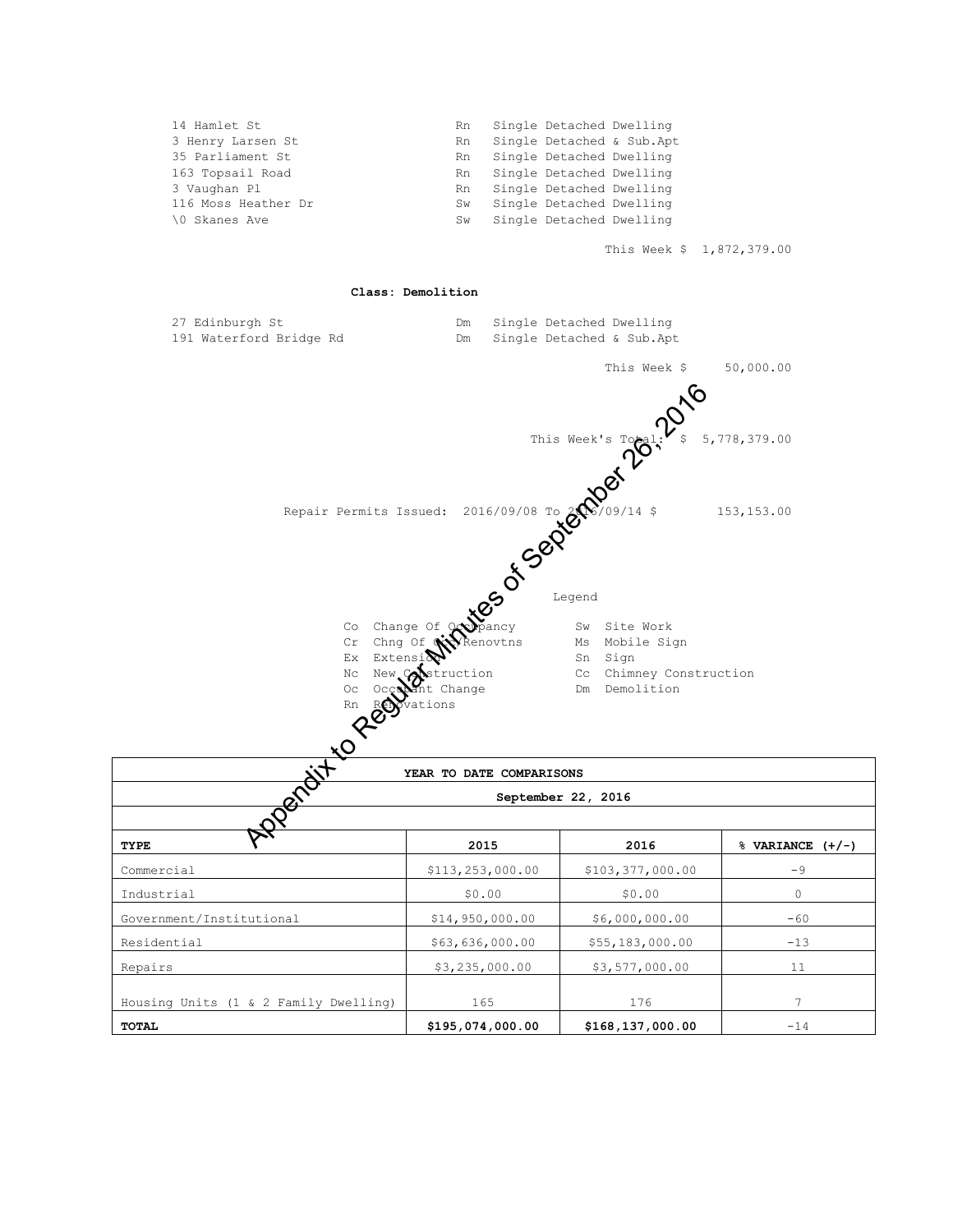Respectfully Submitted,

Jason Sinyard, P. Eng., MBA Deputy City Manger Planning & Development & Engineering

Appendix to Regular Minutes of September 26, 2016